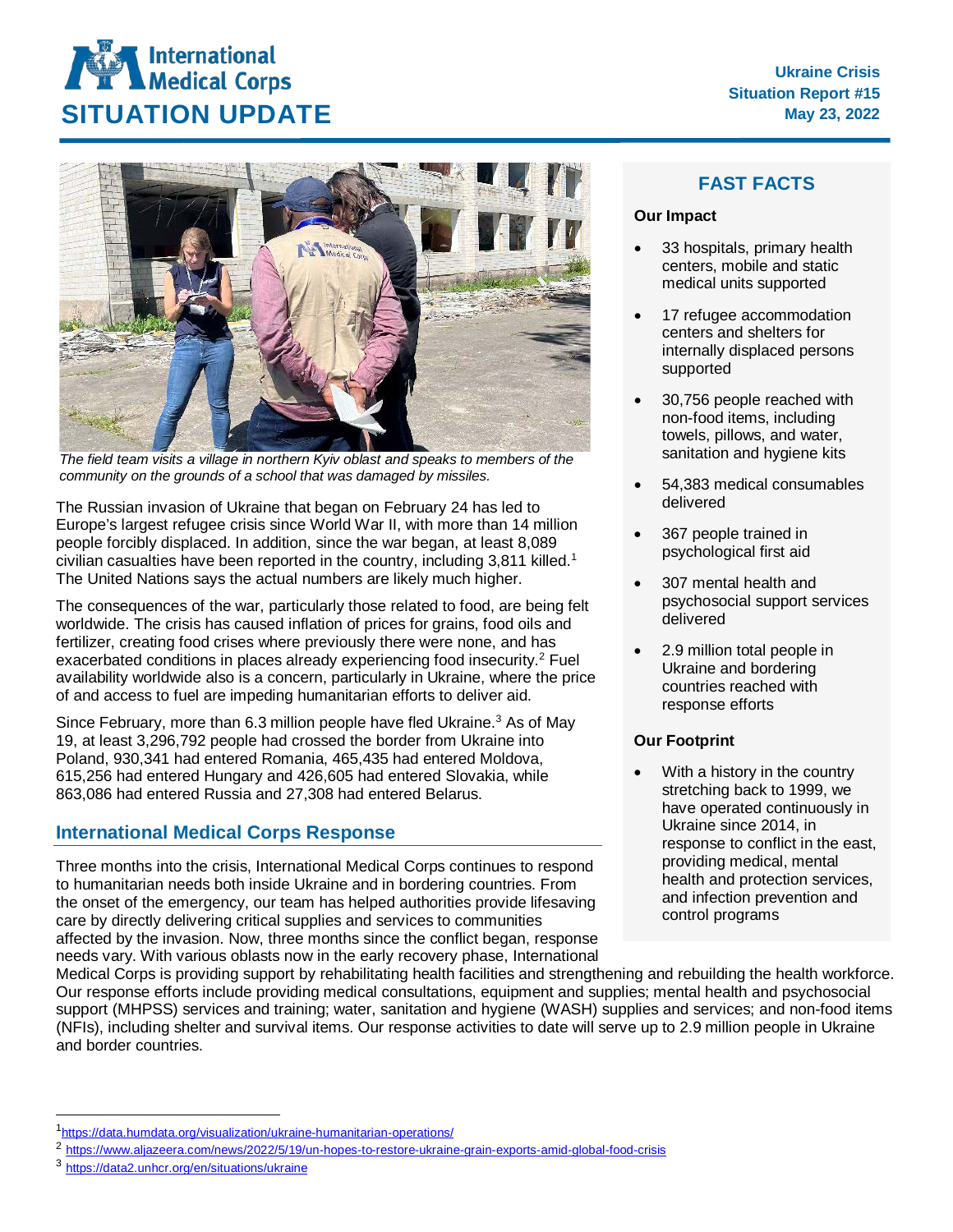#### **Ukraine**

International Medical Corps currently operates in Lviv, Kyiv, Chernihiv, Odessa and Dnipro oblasts, with programs focused on health, nutrition, MHPSS and WASH. In Kyiv oblast, we are supporting 20 healthcare facilities in Irpin and Bucha districts with critical items, equipment and material necessary to continue providing health services. As per our agreement with the Ministry of Health (MoH), International Medical Corps is rehabilitating five healthcare facilities that were significantly damaged due to the invasion. In addition, a network of laboratories supported by International Medical Corps has begun providing services free of charge in Bucha, Irpin and Makariv. The network is linked directly to supported sites in the area, enabling patients to receive care covered by our health programs. Furthermore, International Medical Corps is working with the MoH to restart its health information management system by providing necessary hardware and internet



devices, and by providing necessary technical support to improve its system of data management. Through our partnership with Dobrobut in the Kyiv region, we have delivered 11,978 medical services and 1,926 pharmaceutical services at primary healthcare centers in Irpin and Brovary. The partnership enables these facilities to provide such services free of charge to patients in the region. International Medical Corps' support to Dobrobut also enables the MoH to focus on rebuilding the health system in the district through staffing, supplies and equipment needs.

In Odessa, International Medical Corps team is focused on helping healthcare facilities prepare to continue providing services should the security situation deteriorate in the coming weeks. As such, the team is working with three major hospitals in Odessa to convert their basements into critical-care units capable of catering for patients needing lifesaving care. The team also is currently working with the Regional Healthcare Directorate to assess and support the primary healthcare network in the oblast. In addition, International Medical Corps delivered medical equipment last week to the maternity hospital in Odessa, including neonatal incubators, patient monitors, suction pumps and oxygen concentrators, along with other necessary items. As part of ongoing collaboration with the hospital, our team will continue to provide regular shipment of supplies, to ensure cost-free services for the community.

In Chernihiv, our Health team is supporting the rehabilitation of a primary health center, two hospitals and the neuropsychiatric institute. As part of our support to these hospitals, we also will provide medication, materials, mental health support to healthcare providers, IT equipment and non-medical equipment, to help restart health activities. The team will also be supporting a specialty hospital dedicated for patients with tuberculosis (TB), working closely with the MoH and national TB program. The hospital was destroyed during the attack on Chernihiv, and its patients and staff are working from a temporary facility that they need to vacate. Moreover, we are supporting five mobile medical operations in the region that will be started by local family doctors by providing vehicles, pharmaceuticals and other necessary supplies.

Our WASH team is working with district water suppliers to ensure availability of clean water and the rehabilitation of health facility water infrastructure. In Irpin, International Medical Corps is rehabilitating the central supply system to provide safe drinking water to the community, with work expected to be completed during the coming weeks. In Bucha, the WASH team concluded its assessment of the water system, and has identified water trucking as an immediate way of delivering safe drinking water in the community, and will begin rehabilitating the water supply system in the region to support access to clean water. Last week, the WASH team distributed 346 household hygiene kits and four infection prevention and control kits to households, health facilities and centers in Stryi supporting internally displaced persons (IDPs). Next week, the WASH team will join the Health team to conduct various assessments in Chernihiv, to enable it to plan rehabilitation of WASH infrastructure at the facilities.

MHPSS activities have been in high demand since the outset of the invasion in Ukraine, and our MHPSS team continues to implement both immediate and long-term program efforts. This includes a strategy comprising three pillars: 1) help for helpers, including staff support and training to healthcare providers, service providers and community leaders; 2) providing services to conflict-affected communities and IDPs through partners and direct services; and 3) social and behavior-change communication focused on destigmatizing MHPSS and promoting help-seeking behavior. The strategy will support the continuation of current response activities, including MHPSS consultations that have reached 307 people,